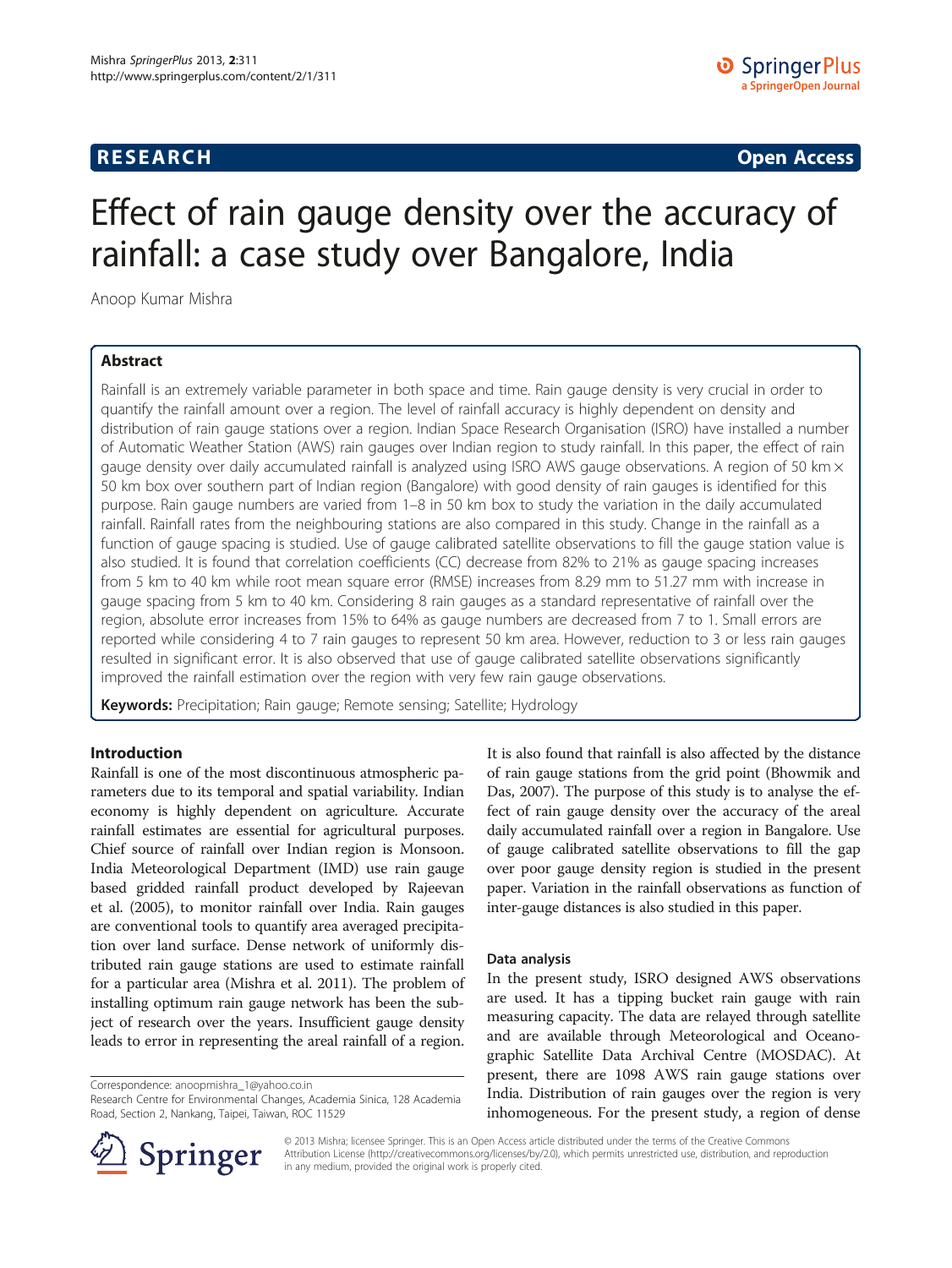

network over southern part of India has been used. This region is shown in Figure 1. The density of rain gauges over this region is such that 8 rain gauges fall within an area of 50 km  $\times$  50 km box. If any station was missing in the box, then rain gauge calibrated Satellite observations were used to represent the missing station based on match-ups between the rain from the rain gauge and the Meteosat brightness temperature within the area.

Meteosat is a geostationary satellite launched in 1997 by the European Space Agency. It provides thermal infrared (TIR,  $10.5-12.5 \mu m$ ) and water vapor (WV, 5.7-7.1 μm) images every half an hour with a spatial resolution of 5 km. For the present study, data from 2009 to 2102 are used to study the impact of gauge calibrated satellite observations on areal rainfall estimation.

In the present study, Shepard [\(1968](#page-6-0)) inverse distance weighted interpolation technique has been used. It is based on the assumption that the interpolating region should be influenced most by the nearby points and less by the farthest points.

The equation is as follows:

$$
F(x,y)=\sum\limits_{i\text{-}1}^nw_if_i
$$

where 'n' is the total number of rain gauge stations in the region,  $f_i$  is the rain gauge value at the i<sup>th</sup> station, and  $w_i$  is the weight function and is given by following equation:

$$
w_i = \frac{h_i^{\textnormal{\tiny T}}}{\displaystyle\sum_{j\textnormal{\tiny T}}^n h_j^{\textnormal{\tiny T}}}
$$

where  $p = 2$ ,  $h_i$  is the distance between the interpolation point and rain gauge location.

## Rainfall variation with rain gauge spacing

Rainfall shows a great amount of variability with both space and time. A typical example is shown in Figure [2](#page-2-0). There is considerable amount of variation in the rainfall observed by the rain gauge stations within 50 km during September 19–20, 2009. It may be noted that though stations at ISRO HQs, IISc, and Air Force Station Yelahanka are within 2–5 Km distance from each other, they show significant difference in the hourly rainfall.

361 cases of rain events were identified during rainy season of 2009–2012 to study the variation of rainfall with rain gauge spacing. Short lived intense rainfall events are defined as those with minimum hourly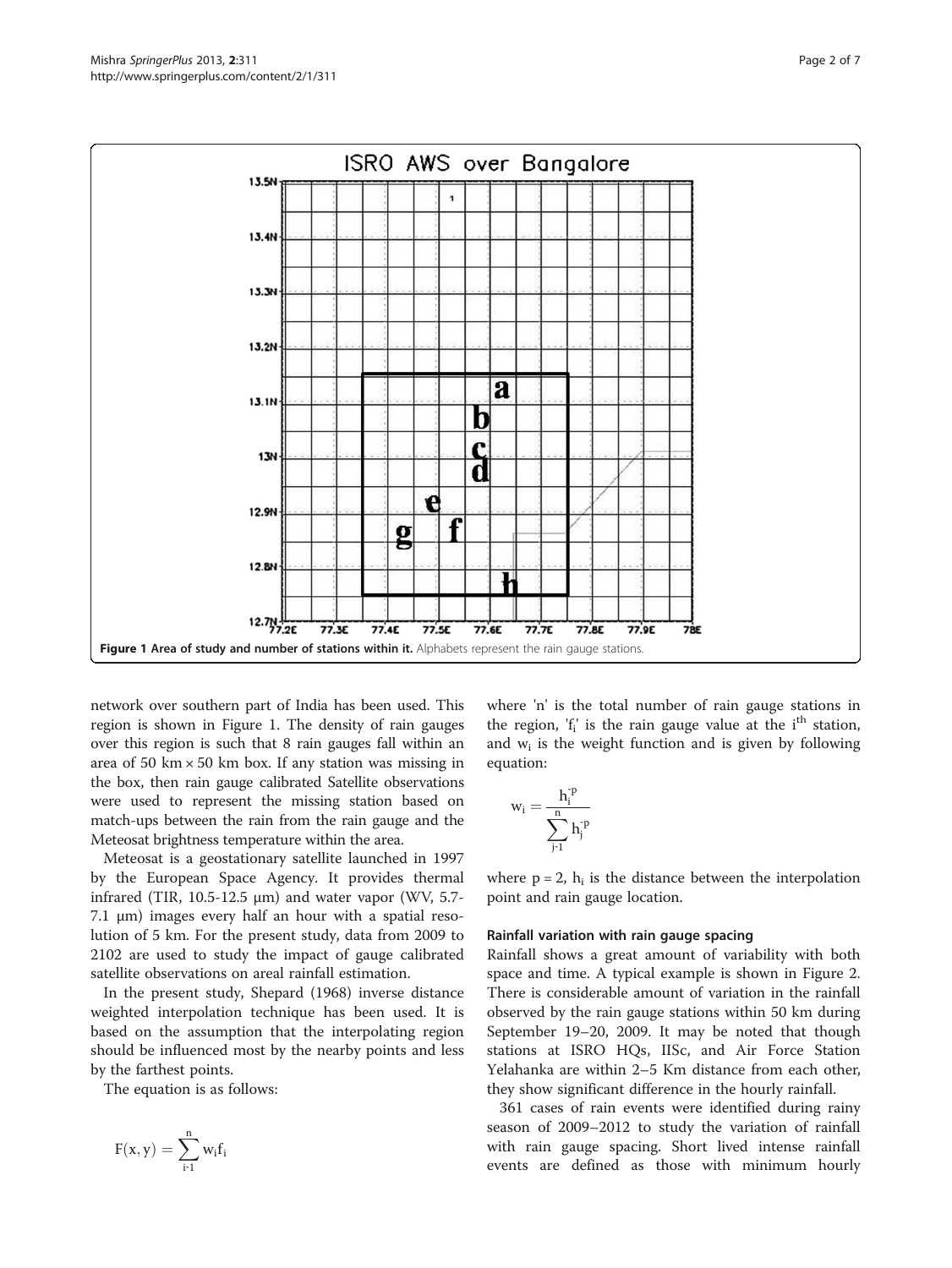<span id="page-2-0"></span>

rainfall rate 15 mm and maximum life time of 3 hours in a day.

Figure 3, shows the effect of rain gauge spacing on the rainfall variability. It is noted from the Figure 3 that as rain gauge distance increases from 5 km to 40 km, CC decreases from 92% to 37% and rmse increases from 6.24 mm to 37.26 mm. If only short lived intense systems are considered then CC decreases from 82% to 21% while rmse increases from 8.29 mm to 51.27 mm. It may be noted that rainfall is extremely variable even inside a 50 km region. It may be observed that within

15 km rainfall variability is not abrupt. High rainfall variability is observed if the rain gauge spacing is greater than 15 km. Short lived intense rainfall events show greater variability as compared to all rain events including low but persistent rainfall cases.

## Rainfall study using gauge calibrated satellite observations

Apart from the southern part of Indian region, ISRO AWS rain gauge density over India is poor. The density over some places is such that only 1 rain gauge station

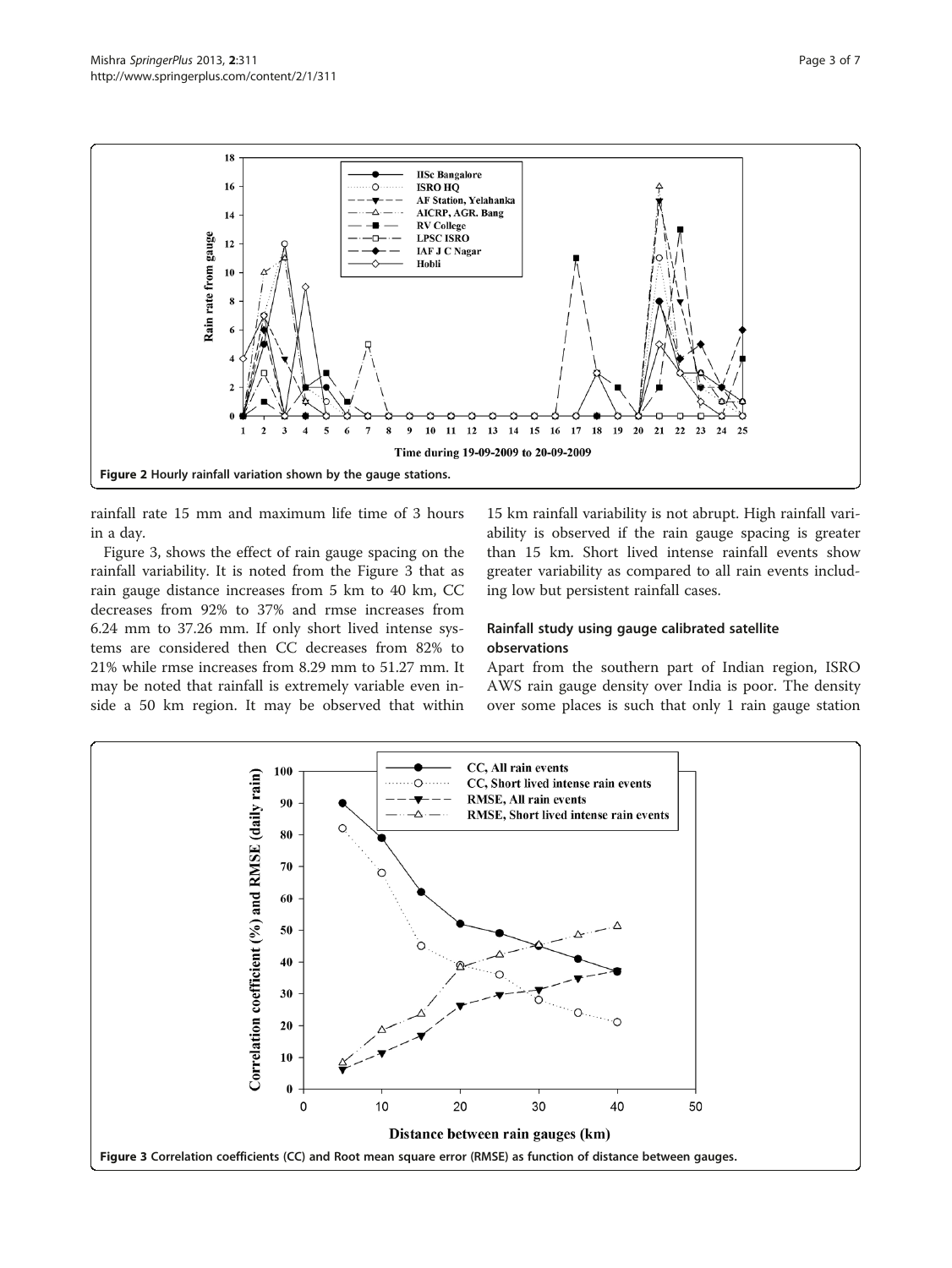(and sometimes no rain gauge) falls in 50 km  $\times$  50 km region. It is observed from the present study that rainfall values may change significantly within 15 km area. So, it is very difficult to quantify the rainfall on the basis of rain gauge observations over a region having poor rain gauge density. In this section, possibility of using rain gauge calibrated satellite observations to fill the gaps of missing rain gauge stations is analyzed. Past study (Mishra et al. [2010\)](#page-6-0) shows that satellite estimates of rainfall matches well with that from rain gauge observations over well populated rain gauge area. These satellite rainfall estimates are based on a matchup between ground truth rainfall and rain signature from satellite.

Figure 4, shows an example of a matchup between rainfall from rain gauge stations over area of study and brightness temperature from Meteosat satellite during September 19, 2009 at 1800 UTC. It may be observed that brightness temperature values show greater correlation with rainfall from rain gauge. A large data base using 92 cases of rainy events during 2009–2012 are used to generate a matchup between satellite observations and rain rates from rain gauge stations over area of study and this data base is used to calibrate the satellite observations from rain gauge.

Figure [5](#page-4-0) shows the impact of including rain gauge calibrated satellite observations on the rainfall estimation over area of study during 19–20 September 2009. It may be observed that heavy rainfall was underestimated by using 6 rain gauges only. When the two missing rain gauge stations were filled by rain gauge calibrated satellite observations, two rainfall estimates were almost similar.

Figure [6](#page-4-0) shows the scatter diagram between rainfall using all 8 rain gauges over area of study and rainfall using 6 rain gauges. Impact of filling rain gauge station from gauge calibrated satellite observation is also shown in Figure [6.](#page-4-0) It is observed that rainfall is underestimated if two rain gauges were excluded from the analysis. If rain gauge calibrated satellite observations are used to represent the two missing rain gauge observations then rainfall estimates were improved over the area of study. It may be concluded from this study that rain gauge calibrated satellite observations can be used to supplement the rainfall information over the region having poor rain gauge density.

## Impact of rain gauge density in rainfall estimation

It is found from section 1 that rainfall in a region of 50 km box shows considerable variability. The estimate is affected by number of gauge stations in the area of study. Effect of rain gauge density over the accuracy of the rainfall estimation is studied in this section. For this purpose, total number of 274 rainy cases were considered during the years 2009–2012.

Figure [7](#page-5-0) shows the plot between the binned rainfall (bin width 5 mm) using 8 rain gauges and rmse between rainfall from 8 rain gauges and those using 6, 4 and 2 rain gauges. It is observed that the error increases with the increase in rainfall values. This error also increases with the decrease in the number of rain gauges used in the rainfall estimation. If the number of rain gauges are 4–6 then error is less but further decrease in the number of rain gauges resulted in significantly high error.

Figure [8,](#page-5-0) shows the effect of reduction in number of rain gauges on the absolute error in rainfall estimation. It may be observed that with 4–7 rain gauges in 50 km area, errors are less but reduction to 3 or less rain gauges resulted in high error. If single rain gauge is used to estimate the rainfall then the error increases up to 64%. It may be concluded that 4–7 rain gauges give a reasonable accuracy in rainfall estimation.

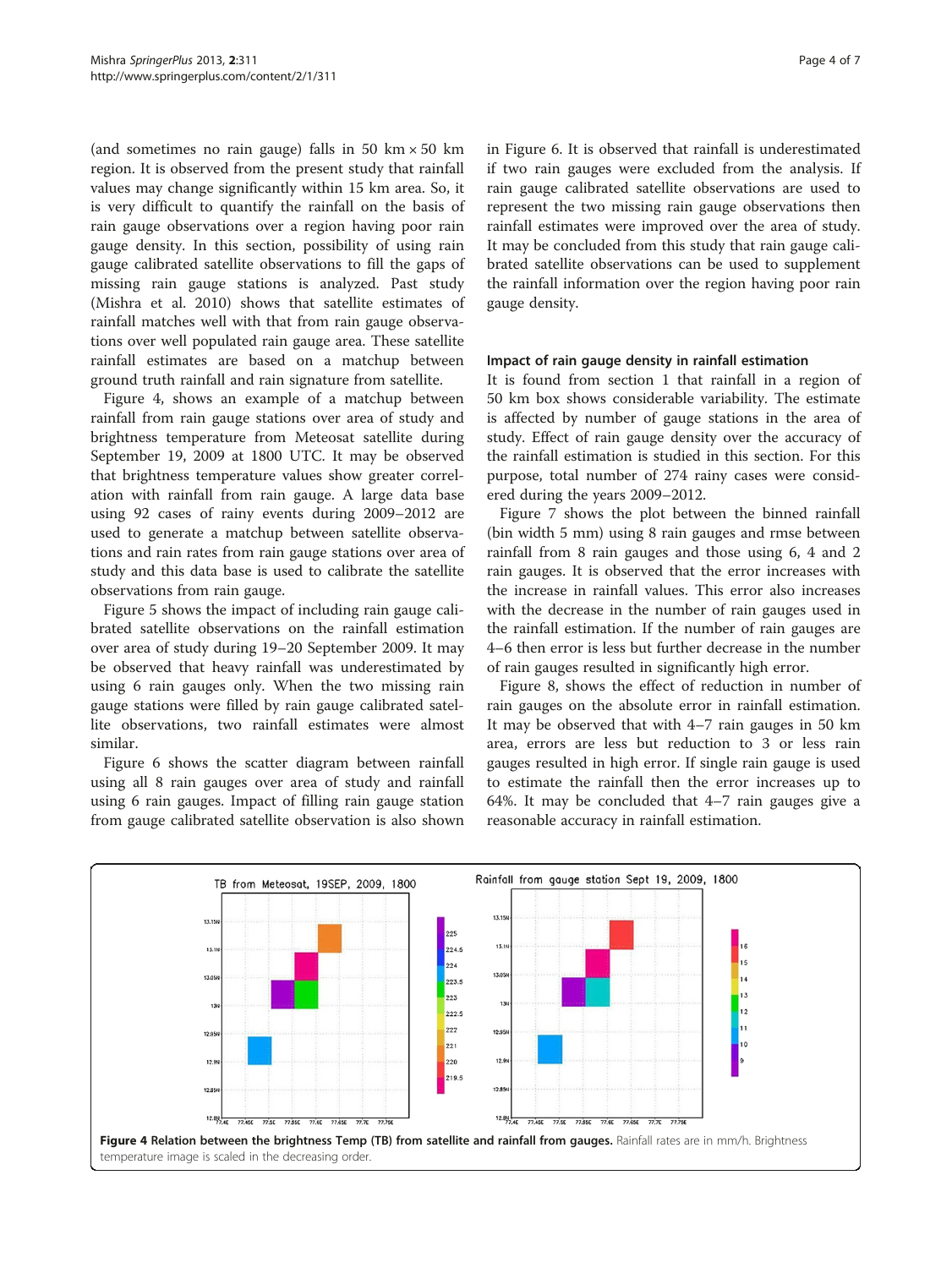<span id="page-4-0"></span>

# Conclusion

In the present paper, ISRO AWS rain gauge stations over southern part of India having a good rain gauge density are used to study the effect of rain gauge density and gauge spacing on rainfall estimation. Possibilities of using rain gauge calibrated satellite observations to represent vacant rain gauge stations are also explored in this study. Significant variations are observed even among stations located within about 15 km of each other. Error increases with increase in rain gauge

![](_page_4_Figure_5.jpeg)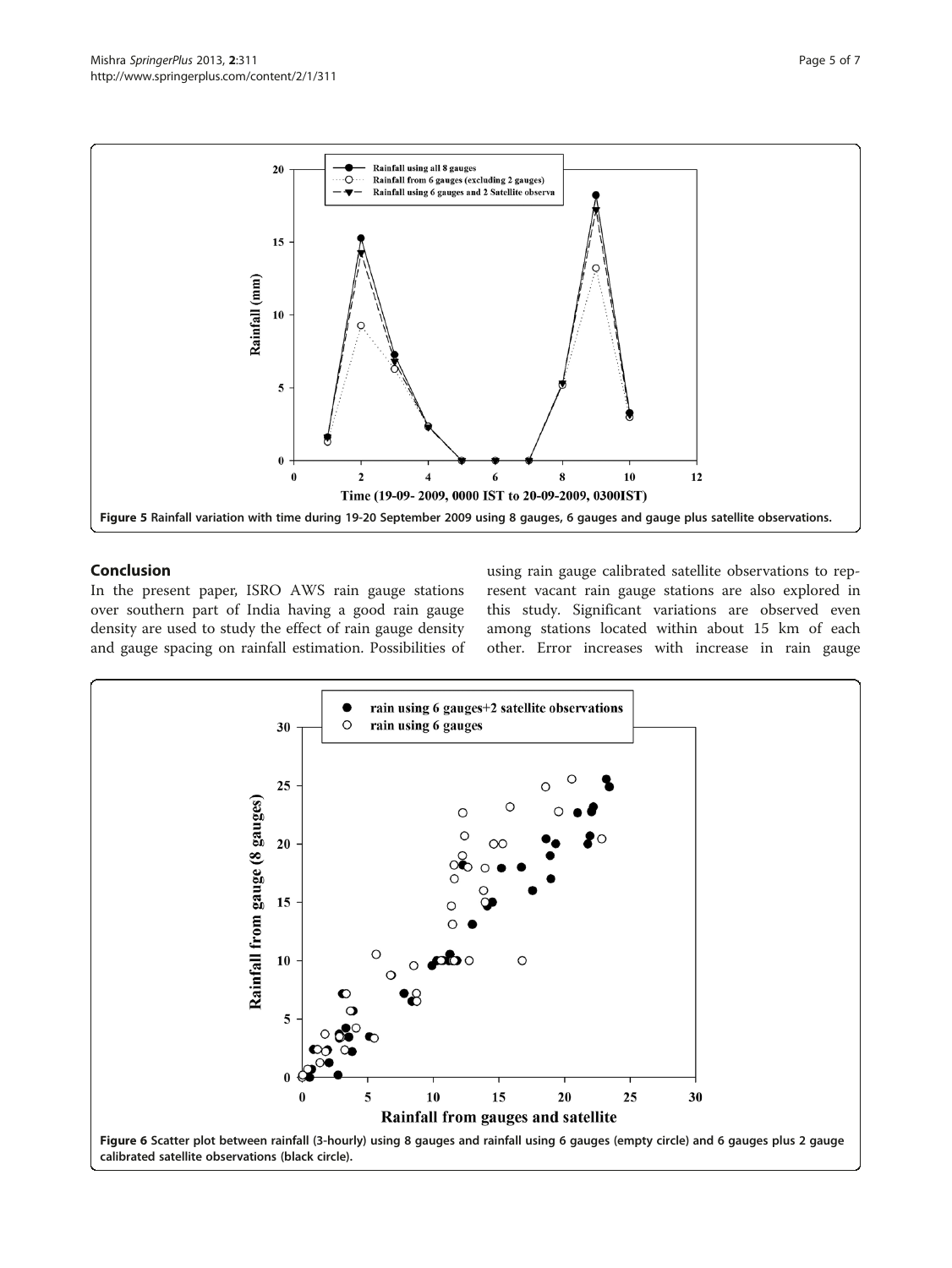<span id="page-5-0"></span>![](_page_5_Figure_1.jpeg)

![](_page_5_Figure_2.jpeg)